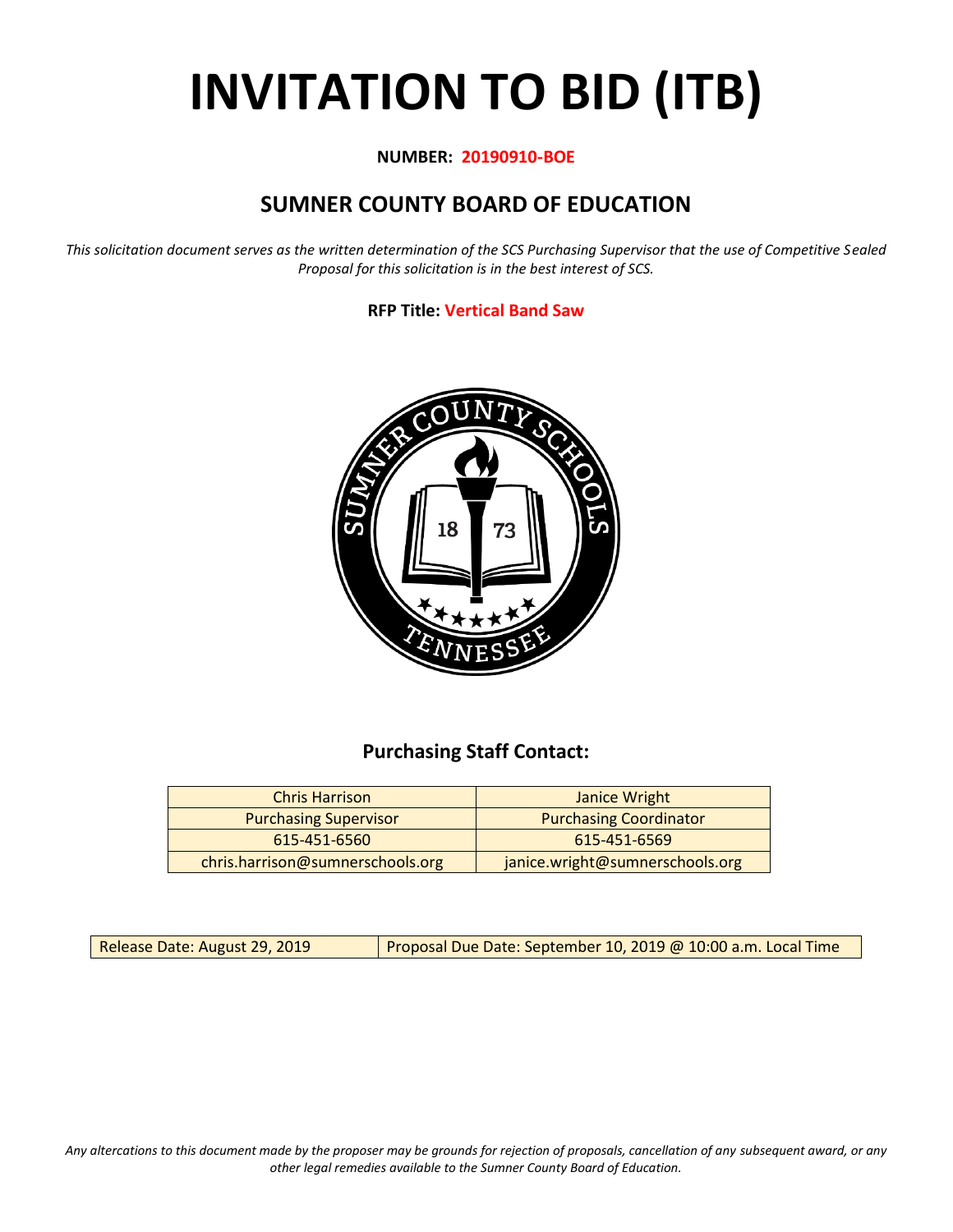## **NOTICE TO PROPOSERS**

There may be one or more amendments to this ITB. In order to receive communication for any such amendments issued specifically to this ITB, the proposer must provide the information requested below to the Sumner County Board of Education (SCS) Purchasing Department. The information may be sent by email to: Chris Harrison, Purchasing Supervisor, chris.harrison@sumnerschools.org. SCS will send amendments only to those proposers which complete and return this information in a timely manner.

| ITB Number:             | 20190910-BOE Vertical Band Saw                                                                                          |
|-------------------------|-------------------------------------------------------------------------------------------------------------------------|
| Company Name:           |                                                                                                                         |
| <b>Mailing Address:</b> |                                                                                                                         |
|                         | <u> 1989 - Johann John Stoff, deutscher Stoff als der Stoff als der Stoff als der Stoff als der Stoff als der Stoff</u> |
|                         |                                                                                                                         |
| Phone Number:           |                                                                                                                         |
| <b>Contact Person:</b>  |                                                                                                                         |
| <b>Email Address:</b>   |                                                                                                                         |
|                         |                                                                                                                         |
| <b>Printed Name:</b>    |                                                                                                                         |
| Date:                   |                                                                                                                         |

Emailed amendments will be sent in a Microsoft Word (Office for Windows) or Portable Document Format (pdf) format. Any alterations to the document made by the proposer may be grounds for rejection of proposal, cancellation of any subsequent award or any other legal remedies available to SCS.

Amendments will also be posted on the SCS website **https://sumnerschools.org/index.php/current-bids-and-rfps** and attached to the solicitation listing as a PDF or WORD file. Check the particular solicitation on the Current Bids and RFPs webpage for any posted amendments.

By completing and returning this form, the Proposer has expressed its intent to provide a proposal for **20190910-BOE Vertical Band Saw.**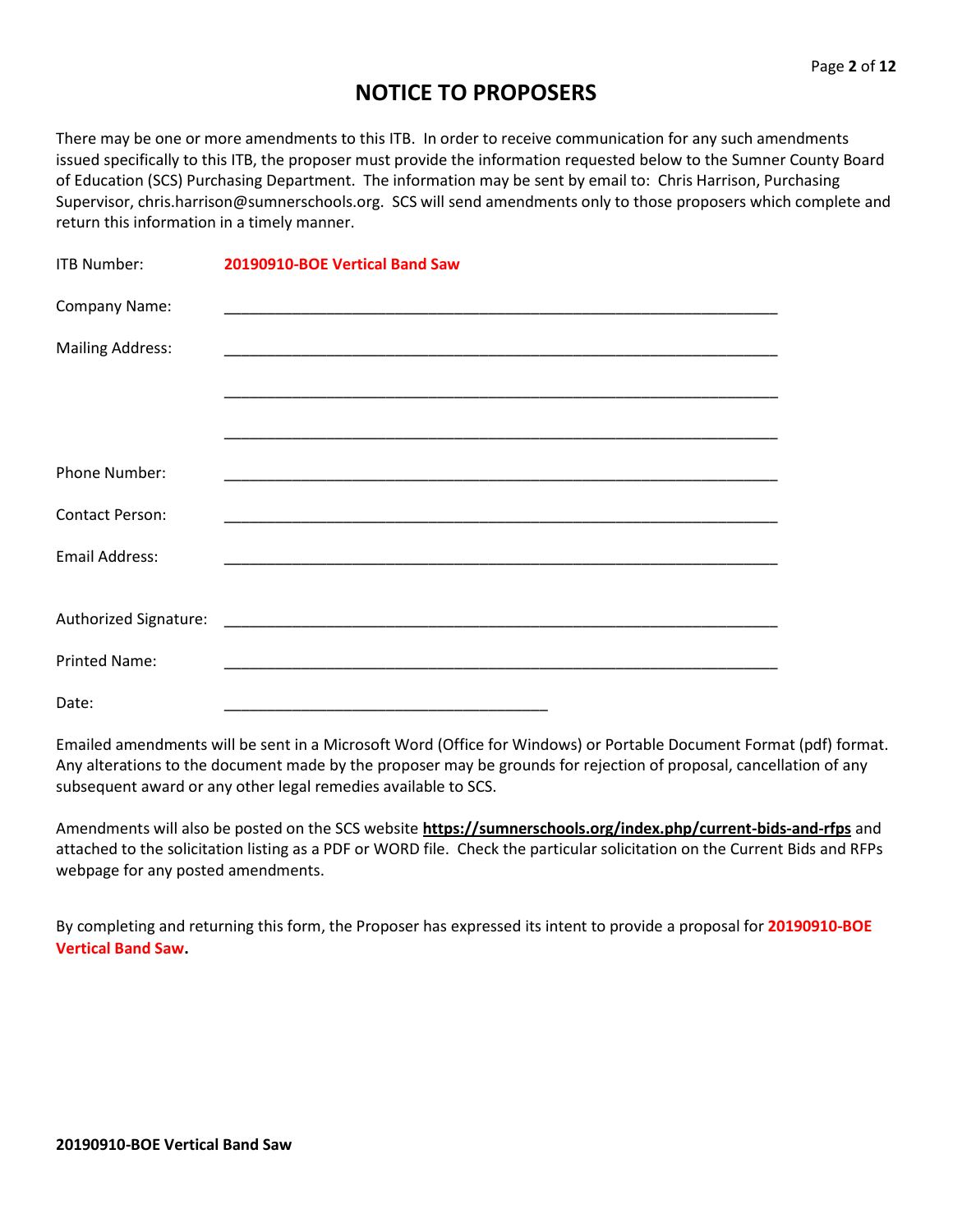## **TABLE OF CONTENTS**

- 1. Specification
- 2. Source Selection and Contract Award
- 3. Schedule of Events
- 4. Delivery of Proposals
- 5. Protests
- 6. New Vendors

#### 7. Attachments

- A. Bid Form/Certification
- B. IRS Form W9
- C. Attestation Re Personnel
- D. Standard Terms and Conditions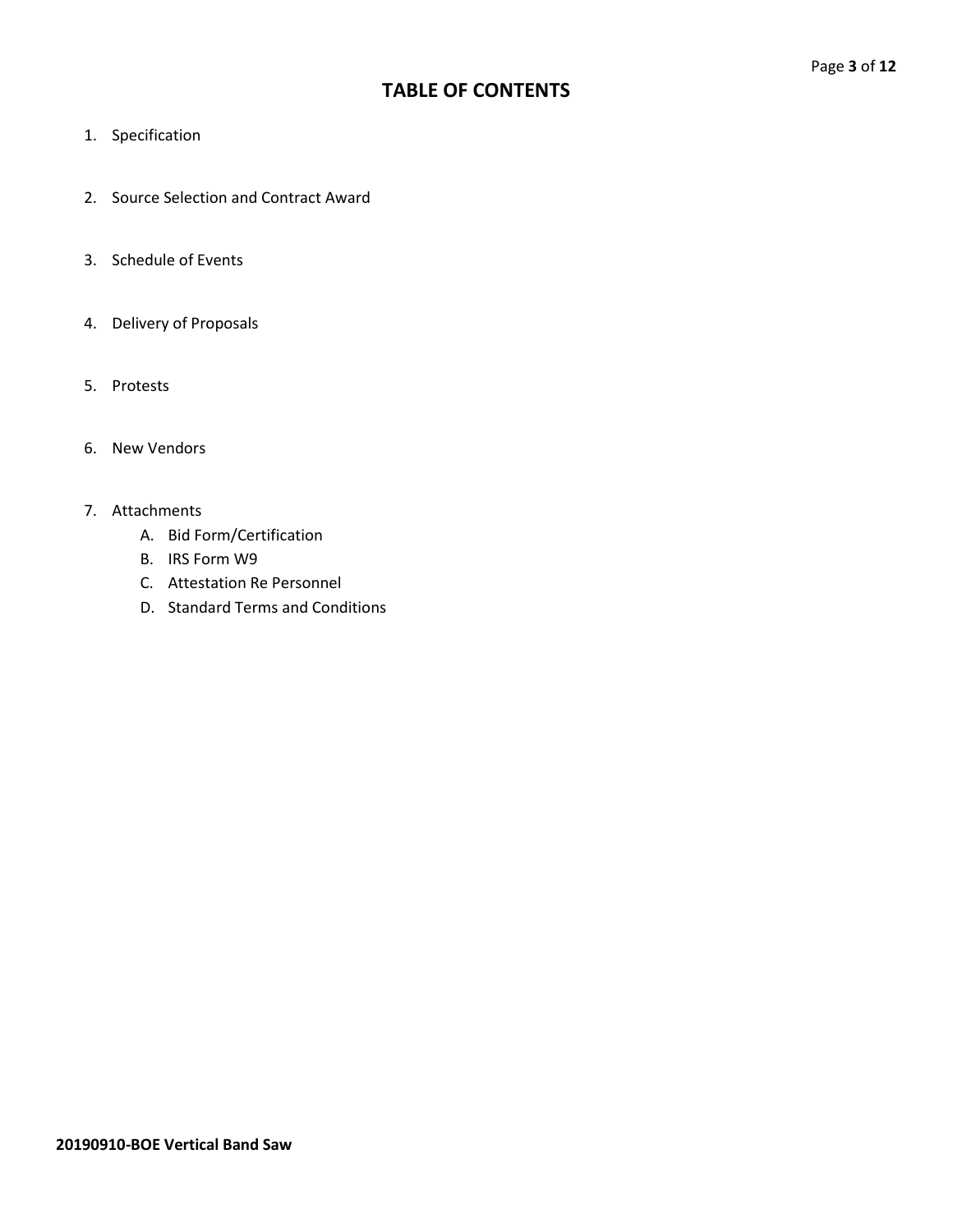#### 1. Specification

The following specification are based off information gathered on specific offerings. SCS shall accept responses for equipment that is equal or better in available features, quality and workmanship than the referenced items. Please include product literature along with the exact Brand and Model Number being bid.

Delivery Address:

| Beech High               | Portland High      |
|--------------------------|--------------------|
| Attn: CTE – McDonald     | Attn: CTE – Searcy |
| 3126 Long Hollow Pike    | 600 College Street |
| Hendersonville, TN 37075 | Portland, TN 37148 |

Delivery Includes:

- All freight expenses
- All expenses to unload and set the unit inside the building

#### **Vertical Band Saw**

- JET VBS-1610
- Stock No. 414485
- 2. Source Selection and Contract Award
	- Award, if made, will be made to the proposer submitting the lowest cost proposal and whom is also determined to be Responsive.
		- o General Criteria to be determined "Responsive"
			- Does the proposal include all required information?
			- Does the proposal include completed attachment forms?
			- Was the proposal delivered on or before the stated deadline?
	- SCS reserves the right to reject any proposal that takes exception to the specifications unless prior approval is requested and granted by SCS.
	- Upon mutual agreement by both parties, SCS shall grant the right to extend the terms, conditions and prices of contract(s) awarded from this ITB to other Institutions (such as State, Local and/or Public Agencies) who express an interest in participating in any contract that results from this ITB. Each of the "piggyback" Institutions will issue their own purchasing documents for purchase of the goods/services. Proposer agrees that SCS shall bear no responsibility or liability for any agreements between Proposer and the other Institution(s) who desire to exercise this option.
- 3. Schedule of Events

| <b>RFP Issued</b>              | August 29, 2019                            |
|--------------------------------|--------------------------------------------|
| <b>RFP Submission DEADLINE</b> | September 10, 2019 @ 10:00 a.m. Local Time |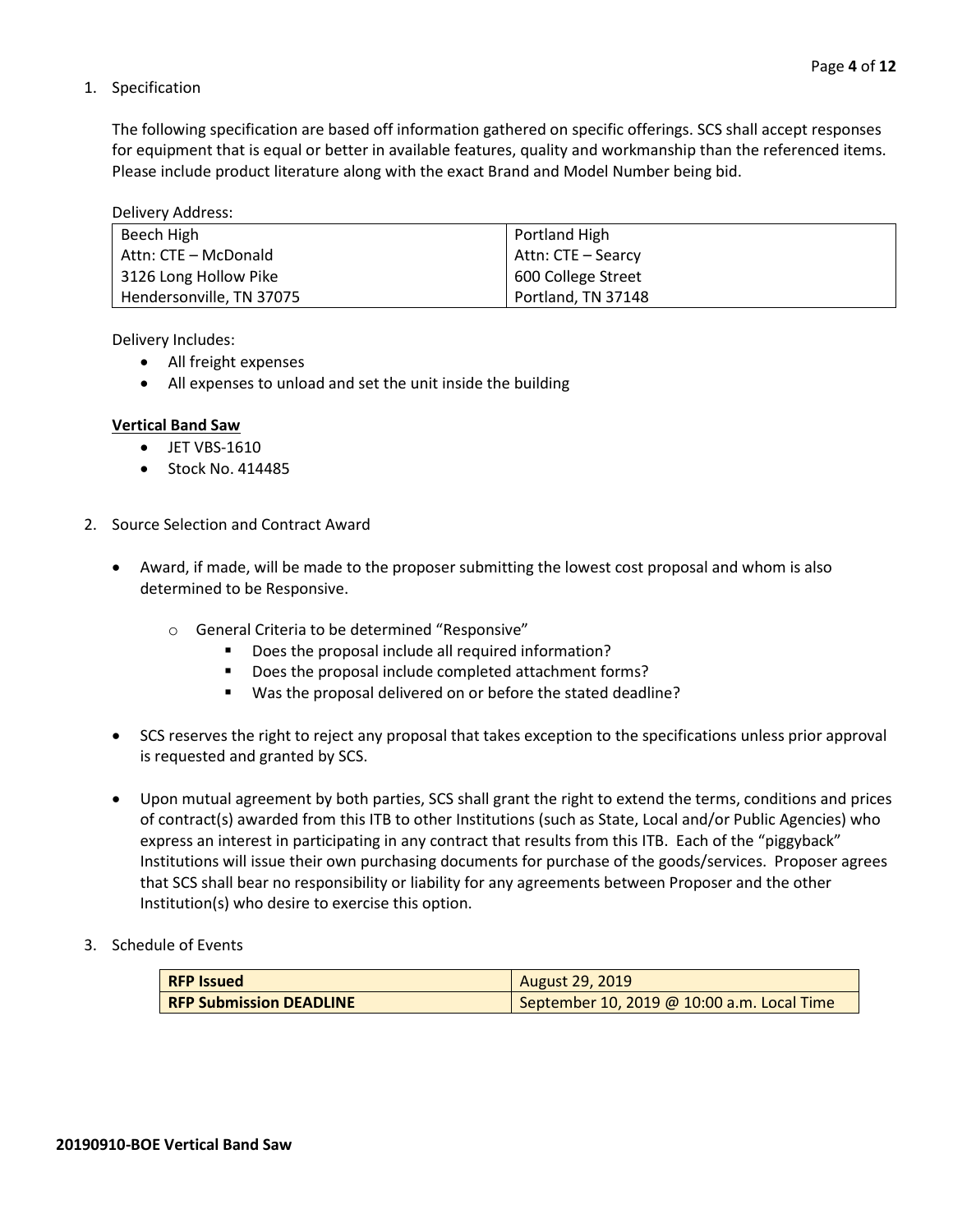#### 4. Delivery of Proposals

Sealed proposals will be accepted until **September 10, 2019 @ 10:00 a.m. Local Time**. Proposals received after that time will be deemed invalid. Vendors mailing proposal packages must allow sufficient time to ensure receipt of their package by the time specified. SCS shall not accept proposals via electronic transmission such as email, fax, etc. There will be no exceptions. Proposals will be opened and read aloud. The reading of the bids will begin at **10:00 a.m. Local Time**.

Due to the nature of deliveries to the SCS Support Services Facility by carriers such as UPS, FedEx and such like; the proposal package will be accepted if the date and time on the delivery confirmation are indicated to be on or before the Proposal Deadline.

| Delivery Address: | Sumner County Board of Education |
|-------------------|----------------------------------|
|                   | Attn: Purchasing Supervisor      |
|                   | 1500 Airport Road                |
|                   | Gallatin, TN 37066               |

The package containing the proposal must be sealed and clearly marked on the outside of the package: **"20190910-BOE Vertical Band Saw" DO NOT OPEN**

#### 5. Protests

In the event that any interested party finds any part of the listed specifications, terms or conditions to be discrepant, incomplete or otherwise questionable in any respect; it shall be the responsibility of the concerned party to notify the SCS Purchasing Office of such matters immediately upon receipt of the ITB. All notifications must be sent to the Purchasing Supervisor via email at [purchasing@sumnerschools.org.](mailto:purchasing@sumnerschools.org)

Any actual or prospective Proposer who is aggrieved in connection with the ITB or award of a contract may protest to the Purchasing Supervisor and/or the Sumner County Board of Education at its regularly scheduled meeting.

#### 6. New Vendors

- To comply with Internal Revenue Service requirements, all vendors who perform any type of service are required to have a current IRS Form W-9 on file with the SCS Finance Department. It is a mandatory requirement to complete the IRS Form W-9 (Attachment 1) included in this RFP.
- To comply with the Tennessee Lawful Employment Act (50-1-702 and 50-1-703), non-employees (individuals paid directly by the employer in exchange for the individual's labor or services) must have on file one (1) of the following documents:
	- o A valid Tennessee driver's license or photo identification;
	- $\circ$  A valid driver's license or photo identification from another state where the license requirements are at least as strict as those in Tennessee;
	- o A birth certificate issued by a U.S. state, jurisdiction or territory;
	- o A U.S. government issued certified birth certificate;
	- o A valid, unexpired U.S. passport;
	- o A U.S. certificate of birth abroad (DS-1350 or FS-545)

#### **20190910-BOE Vertical Band Saw**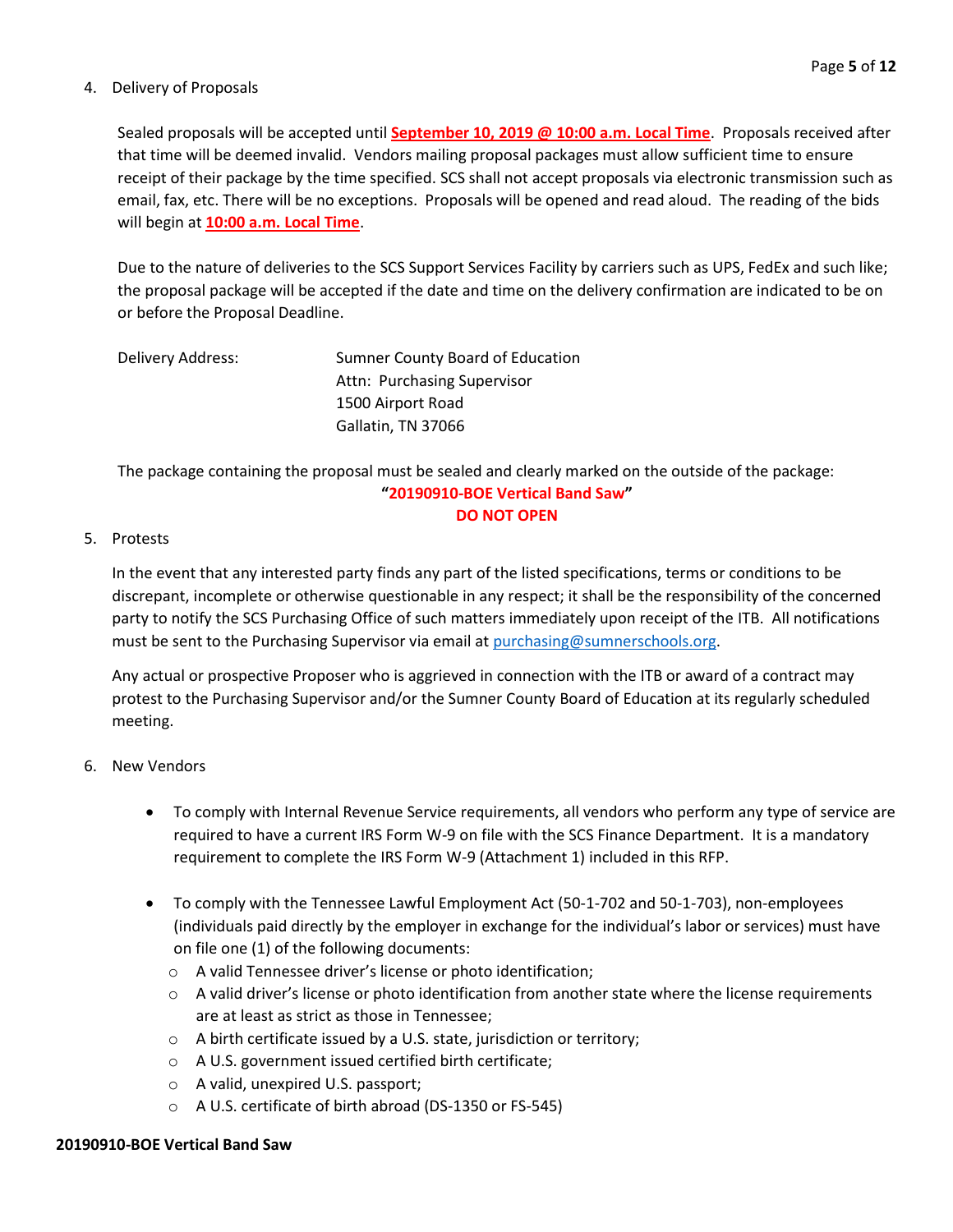- o A report of birth abroad of a U.S. citizen (FS-240);
- o A certificate of citizenship (N560 or N561);
- o A certificate of naturalization (N550, N570 or N578);
- o A U.S citizen identification card (I-197 or I-179); or
- o Valid alien registration documentation or other proof of current immigration registration recognized by the United States Department of Homeland Security that contains the individual's complete legal name and current alien admission number or alien file number (or numbers if the individual has more than one number).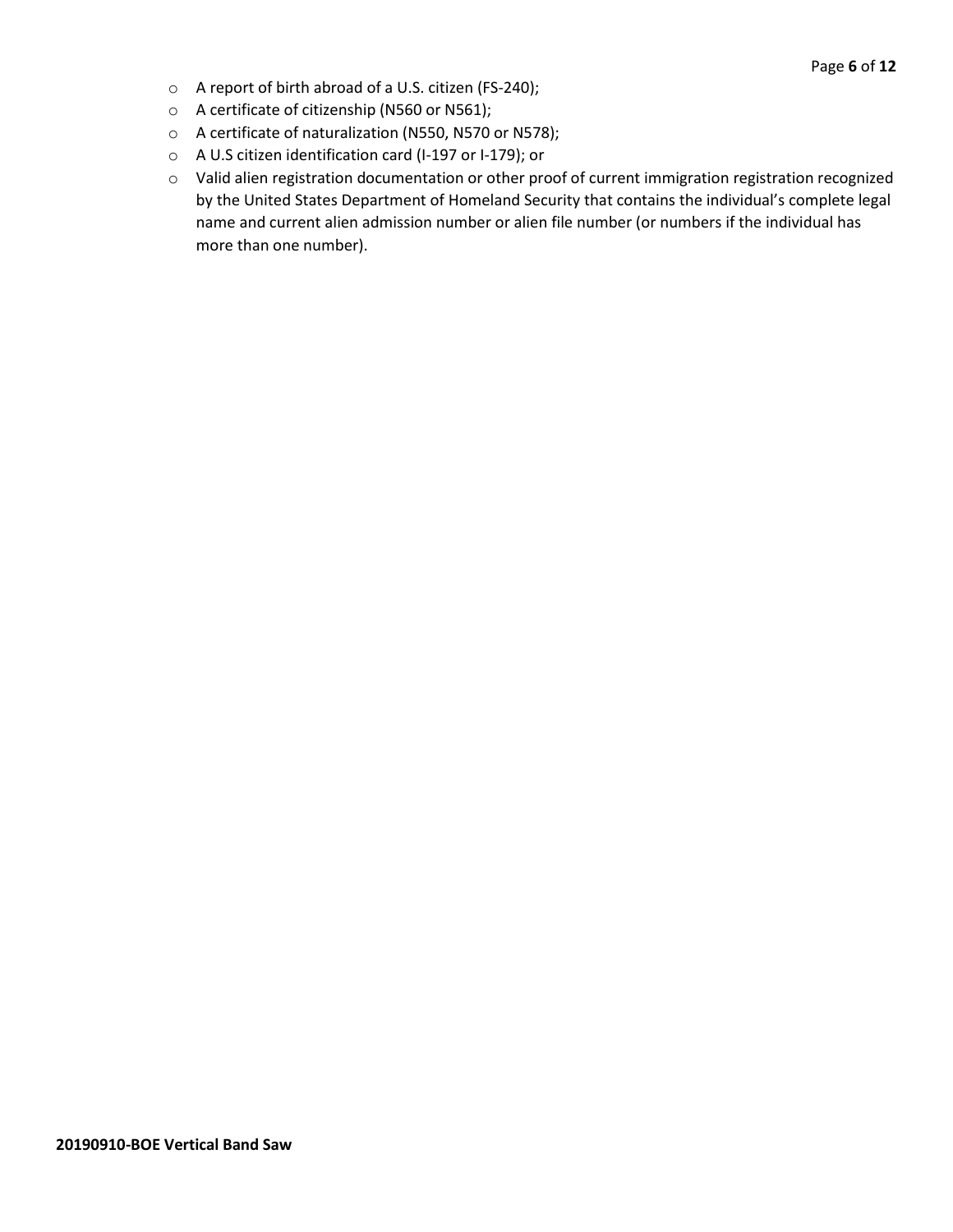

Attn: Purchasing Supervisor 1500 Airport Road Gallatin, TN 37066

Date $\__$ 

| QTY. | <b>ITEM DESCRIPTION</b>  | <b>BRAND</b> | MODEL NO. | <b>UNIT COST</b> | <b>EXTENDED TOTAL</b> |
|------|--------------------------|--------------|-----------|------------------|-----------------------|
|      | <b>Vertical Band Saw</b> |              |           |                  |                       |

By checking this box, Proposer agrees that SCS reserves the right to extend the terms, conditions and prices of this contract to other Institutions (such as State, Local and/or Public Agencies) who express an interest in participating in any contract that results from this ITB. Each of the piggyback Institutions will issue their own purchasing documents for the goods/service. Proposer agrees that SCS shall bear no responsibility or liability for any agreements between Proposer and the other Institution(s) who desire to exercise this option.

| <b>AUTHORIZED SIGNATURE:</b> |  |
|------------------------------|--|
| <b>PRINTED NAME:</b>         |  |
| TITLE:                       |  |
| <b>COMPANY NAME:</b>         |  |
| <b>PHONE:</b>                |  |
| <b>EMAIL</b>                 |  |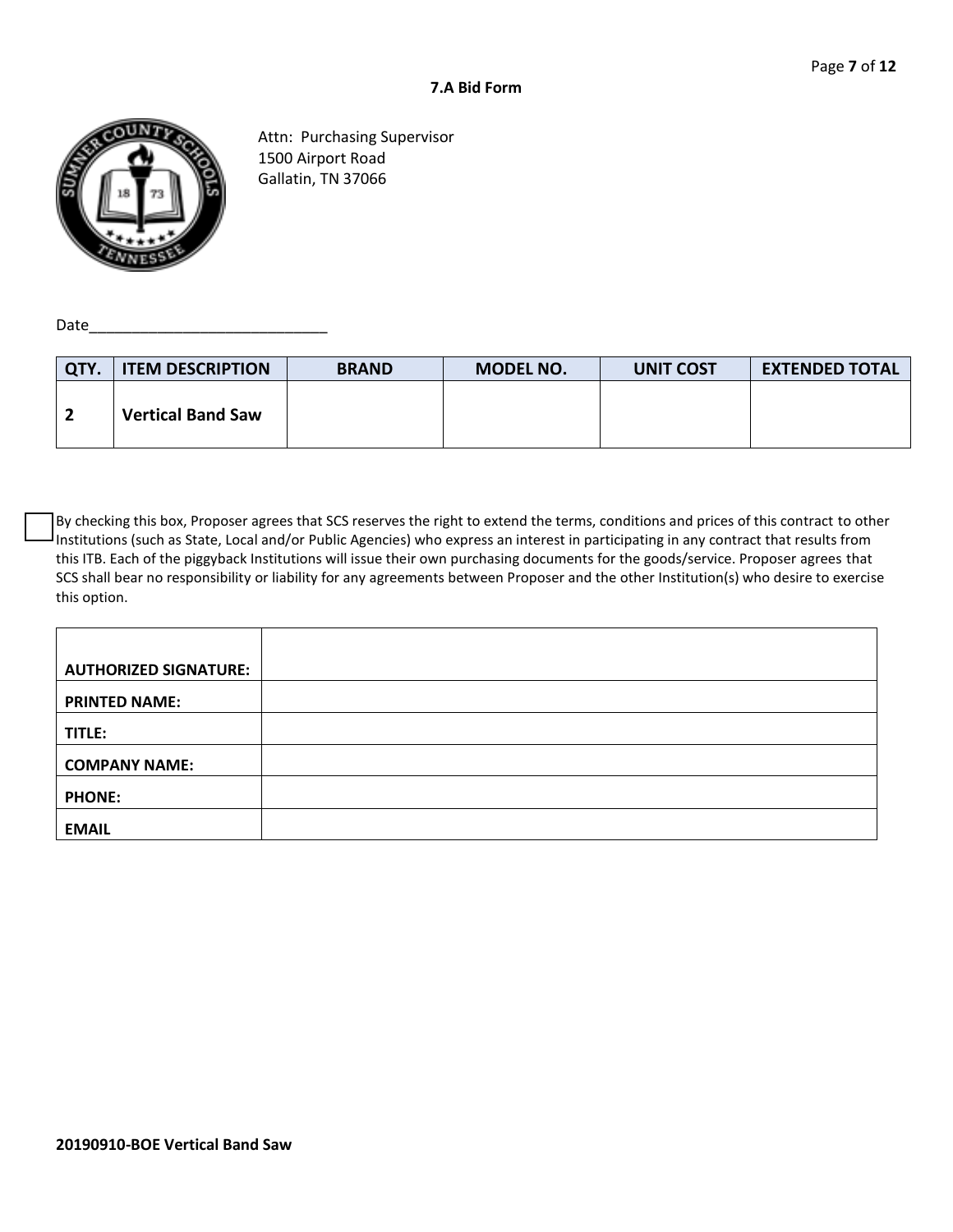#### 7.B IRS Form W9

|                                                                                                                                                                                                                                                                                                                                                                                                                                                                                                                                                                                                                                                                                                                                                                       | (Rev. December 2014)<br>Department of the Treasury<br>Internal Revenue Service                                           | <b>Request for Taxpayer</b><br><b>Identification Number and Certification</b>                                                                                                                                    |                                                                                                                                                      |                                         |                                                   |   |  | Give Form to the<br>requester. Do not<br>send to the IRS. |  |  |  |
|-----------------------------------------------------------------------------------------------------------------------------------------------------------------------------------------------------------------------------------------------------------------------------------------------------------------------------------------------------------------------------------------------------------------------------------------------------------------------------------------------------------------------------------------------------------------------------------------------------------------------------------------------------------------------------------------------------------------------------------------------------------------------|--------------------------------------------------------------------------------------------------------------------------|------------------------------------------------------------------------------------------------------------------------------------------------------------------------------------------------------------------|------------------------------------------------------------------------------------------------------------------------------------------------------|-----------------------------------------|---------------------------------------------------|---|--|-----------------------------------------------------------|--|--|--|
|                                                                                                                                                                                                                                                                                                                                                                                                                                                                                                                                                                                                                                                                                                                                                                       |                                                                                                                          | 1 Name (as shown on your income tax return). Name is required on this line; do not leave this line blank.                                                                                                        |                                                                                                                                                      |                                         |                                                   |   |  |                                                           |  |  |  |
| σû                                                                                                                                                                                                                                                                                                                                                                                                                                                                                                                                                                                                                                                                                                                                                                    |                                                                                                                          | 2 Business name/disregarded entity name, if different from above                                                                                                                                                 |                                                                                                                                                      |                                         |                                                   |   |  |                                                           |  |  |  |
| Specific Instructions on page<br>4 Exemptions (codes apply only to<br>3 Check appropriate box for federal tax classification; check only one of the following seven boxes:<br>certain entities, not individuals; see<br>C Corporation<br>S Corporation   Partnership<br>Trust/estate<br>Individual/sole proprietor or<br>instructions on page 3):<br>single-member LLC<br>Print or type<br>Exempt payee code (if any)<br>Limited liability company. Enter the tax classification (C=C corporation, S=S corporation, P=partnership) ▶<br>Exemption from FATCA reporting<br>Note. For a single-member LLC that is disregarded, do not check LLC; check the appropriate box in the line above for<br>the tax classification of the single-member owner.<br>code (if any) |                                                                                                                          |                                                                                                                                                                                                                  |                                                                                                                                                      |                                         | (Applies to accounts maintained outside the U.S.) |   |  |                                                           |  |  |  |
|                                                                                                                                                                                                                                                                                                                                                                                                                                                                                                                                                                                                                                                                                                                                                                       | Other (see instructions)                                                                                                 | 5 Address (number, street, and apt. or suite no.)                                                                                                                                                                |                                                                                                                                                      | Requester's name and address (optional) |                                                   |   |  |                                                           |  |  |  |
|                                                                                                                                                                                                                                                                                                                                                                                                                                                                                                                                                                                                                                                                                                                                                                       |                                                                                                                          |                                                                                                                                                                                                                  |                                                                                                                                                      |                                         |                                                   |   |  |                                                           |  |  |  |
| See                                                                                                                                                                                                                                                                                                                                                                                                                                                                                                                                                                                                                                                                                                                                                                   | 6 City, state, and ZIP code                                                                                              |                                                                                                                                                                                                                  |                                                                                                                                                      |                                         |                                                   |   |  |                                                           |  |  |  |
|                                                                                                                                                                                                                                                                                                                                                                                                                                                                                                                                                                                                                                                                                                                                                                       |                                                                                                                          | 7 List account number(s) here (optional)                                                                                                                                                                         |                                                                                                                                                      |                                         |                                                   |   |  |                                                           |  |  |  |
|                                                                                                                                                                                                                                                                                                                                                                                                                                                                                                                                                                                                                                                                                                                                                                       |                                                                                                                          |                                                                                                                                                                                                                  |                                                                                                                                                      |                                         |                                                   |   |  |                                                           |  |  |  |
| Part I                                                                                                                                                                                                                                                                                                                                                                                                                                                                                                                                                                                                                                                                                                                                                                |                                                                                                                          | <b>Taxpayer Identification Number (TIN)</b>                                                                                                                                                                      |                                                                                                                                                      |                                         |                                                   |   |  |                                                           |  |  |  |
|                                                                                                                                                                                                                                                                                                                                                                                                                                                                                                                                                                                                                                                                                                                                                                       |                                                                                                                          | Enter your TIN in the appropriate box. The TIN provided must match the name given on line 1 to avoid<br>backup withholding. For individuals, this is generally your social security number (SSN). However, for a |                                                                                                                                                      |                                         | Social security number                            |   |  |                                                           |  |  |  |
|                                                                                                                                                                                                                                                                                                                                                                                                                                                                                                                                                                                                                                                                                                                                                                       |                                                                                                                          | resident alien, sole proprietor, or disregarded entity, see the Part I instructions on page 3. For other                                                                                                         |                                                                                                                                                      |                                         |                                                   | - |  |                                                           |  |  |  |
|                                                                                                                                                                                                                                                                                                                                                                                                                                                                                                                                                                                                                                                                                                                                                                       |                                                                                                                          | entities, it is your employer identification number (EIN). If you do not have a number, see How to get a                                                                                                         |                                                                                                                                                      |                                         |                                                   |   |  |                                                           |  |  |  |
|                                                                                                                                                                                                                                                                                                                                                                                                                                                                                                                                                                                                                                                                                                                                                                       | TIN on page 3.                                                                                                           |                                                                                                                                                                                                                  |                                                                                                                                                      | or                                      | <b>Employer identification number</b>             |   |  |                                                           |  |  |  |
|                                                                                                                                                                                                                                                                                                                                                                                                                                                                                                                                                                                                                                                                                                                                                                       | guidelines on whose number to enter.                                                                                     | Note. If the account is in more than one name, see the instructions for line 1 and the chart on page 4 for                                                                                                       |                                                                                                                                                      |                                         |                                                   |   |  |                                                           |  |  |  |
|                                                                                                                                                                                                                                                                                                                                                                                                                                                                                                                                                                                                                                                                                                                                                                       |                                                                                                                          |                                                                                                                                                                                                                  |                                                                                                                                                      |                                         |                                                   |   |  |                                                           |  |  |  |
| Part II                                                                                                                                                                                                                                                                                                                                                                                                                                                                                                                                                                                                                                                                                                                                                               |                                                                                                                          | <b>Certification</b>                                                                                                                                                                                             |                                                                                                                                                      |                                         |                                                   |   |  |                                                           |  |  |  |
|                                                                                                                                                                                                                                                                                                                                                                                                                                                                                                                                                                                                                                                                                                                                                                       |                                                                                                                          | Under penalties of perjury, I certify that:                                                                                                                                                                      |                                                                                                                                                      |                                         |                                                   |   |  |                                                           |  |  |  |
|                                                                                                                                                                                                                                                                                                                                                                                                                                                                                                                                                                                                                                                                                                                                                                       |                                                                                                                          |                                                                                                                                                                                                                  |                                                                                                                                                      |                                         |                                                   |   |  |                                                           |  |  |  |
| 1. The number shown on this form is my correct taxpayer identification number (or I am waiting for a number to be issued to me); and<br>2. I am not subject to backup withholding because: (a) I am exempt from backup withholding, or (b) I have not been notified by the Internal Revenue<br>Service (IRS) that I am subject to backup withholding as a result of a failure to report all interest or dividends, or (c) the IRS has notified me that I am<br>no longer subject to backup withholding; and                                                                                                                                                                                                                                                           |                                                                                                                          |                                                                                                                                                                                                                  |                                                                                                                                                      |                                         |                                                   |   |  |                                                           |  |  |  |
| 3. I am a U.S. citizen or other U.S. person (defined below); and                                                                                                                                                                                                                                                                                                                                                                                                                                                                                                                                                                                                                                                                                                      |                                                                                                                          |                                                                                                                                                                                                                  |                                                                                                                                                      |                                         |                                                   |   |  |                                                           |  |  |  |
|                                                                                                                                                                                                                                                                                                                                                                                                                                                                                                                                                                                                                                                                                                                                                                       |                                                                                                                          | 4. The FATCA code(s) entered on this form (if any) indicating that I am exempt from FATCA reporting is correct.                                                                                                  |                                                                                                                                                      |                                         |                                                   |   |  |                                                           |  |  |  |
| Certification instructions. You must cross out item 2 above if you have been notified by the IRS that you are currently subject to backup withholding<br>because you have failed to report all interest and dividends on your tax return. For real estate transactions, item 2 does not apply. For mortgage<br>interest paid, acquisition or abandonment of secured property, cancellation of debt, contributions to an individual retirement arrangement (IRA), and<br>generally, payments other than interest and dividends, you are not required to sign the certification, but you must provide your correct TIN. See the<br>instructions on page 3.                                                                                                              |                                                                                                                          |                                                                                                                                                                                                                  |                                                                                                                                                      |                                         |                                                   |   |  |                                                           |  |  |  |
| Sign<br>Here                                                                                                                                                                                                                                                                                                                                                                                                                                                                                                                                                                                                                                                                                                                                                          | Signature of<br>U.S. person $\blacktriangleright$                                                                        |                                                                                                                                                                                                                  | Date $\blacktriangleright$                                                                                                                           |                                         |                                                   |   |  |                                                           |  |  |  |
|                                                                                                                                                                                                                                                                                                                                                                                                                                                                                                                                                                                                                                                                                                                                                                       | · Form 1098 (home mortgage interest), 1098-E (student Ioan interest), 1098-T<br><b>General Instructions</b><br>(tuition) |                                                                                                                                                                                                                  |                                                                                                                                                      |                                         |                                                   |   |  |                                                           |  |  |  |
|                                                                                                                                                                                                                                                                                                                                                                                                                                                                                                                                                                                                                                                                                                                                                                       |                                                                                                                          | Section references are to the Internal Revenue Code unless otherwise noted.                                                                                                                                      | · Form 1099-C (canceled debt)                                                                                                                        |                                         |                                                   |   |  |                                                           |  |  |  |
|                                                                                                                                                                                                                                                                                                                                                                                                                                                                                                                                                                                                                                                                                                                                                                       |                                                                                                                          | Future developments. Information about developments affecting Form W-9 (such<br>as legislation enacted after we release it) is at www.irs.gov/fw9.                                                               | . Form 1099-A (acquisition or abandonment of secured property)                                                                                       |                                         |                                                   |   |  |                                                           |  |  |  |
|                                                                                                                                                                                                                                                                                                                                                                                                                                                                                                                                                                                                                                                                                                                                                                       | <b>Purpose of Form</b>                                                                                                   |                                                                                                                                                                                                                  | Use Form W-9 only if you are a U.S. person (including a resident alien), to<br>provide your correct TIN.                                             |                                         |                                                   |   |  |                                                           |  |  |  |
|                                                                                                                                                                                                                                                                                                                                                                                                                                                                                                                                                                                                                                                                                                                                                                       |                                                                                                                          | An individual or entity (Form W-9 requester) who is required to file an information<br>return with the IRS must obtain your correct taxpayer identification number (TIN)                                         | If you do not return Form W-9 to the requester with a TIN, you might be subject<br>to backup withholding. See What is backup withholding? on page 2. |                                         |                                                   |   |  |                                                           |  |  |  |
|                                                                                                                                                                                                                                                                                                                                                                                                                                                                                                                                                                                                                                                                                                                                                                       |                                                                                                                          | which may be your social security number (SSN), individual taxpayer identification                                                                                                                               | By signing the filled-out form, you:                                                                                                                 |                                         |                                                   |   |  |                                                           |  |  |  |
|                                                                                                                                                                                                                                                                                                                                                                                                                                                                                                                                                                                                                                                                                                                                                                       |                                                                                                                          | number (ITIN), adoption taxpayer identification number (ATIN), or employer<br>identification number (EIN), to report on an information return the amount paid to                                                 | 1. Certify that the TIN you are giving is correct (or you are waiting for a number                                                                   |                                         |                                                   |   |  |                                                           |  |  |  |
|                                                                                                                                                                                                                                                                                                                                                                                                                                                                                                                                                                                                                                                                                                                                                                       |                                                                                                                          | you, or other amount reportable on an information return. Examples of information                                                                                                                                | to be issued).                                                                                                                                       |                                         |                                                   |   |  |                                                           |  |  |  |
| 2. Certify that you are not subject to backup withholding, or<br>returns include, but are not limited to, the following:                                                                                                                                                                                                                                                                                                                                                                                                                                                                                                                                                                                                                                              |                                                                                                                          |                                                                                                                                                                                                                  |                                                                                                                                                      |                                         |                                                   |   |  |                                                           |  |  |  |

- 
- · Form 1099-INT (interest earned or paid)
- . Form 1099-DIV (dividends, including those from stocks or mutual funds)
- · Form 1099-MISC (various types of income, prizes, awards, or gross proceeds) . Form 1099-B (stock or mutual fund sales and certain other transactions by brokers)
- · Form 1099-S (proceeds from real estate transactions)
- · Form 1099-K (merchant card and third party network transactions)
- 2. Certify that you are not subject to backup withholding, or
- 2. Certify that you are not subject to backup withholding, or<br>3. Claim exemption from backup withholding if you are a U.S. exempt payee. If<br>applicable, you are also certifying that as a U.S. person, your allocable share of

4. Certify that FATCA code(s) entered on this form (if any) indicating that you are<br>exempt from the FATCA reporting, is correct. See What is FATCA reporting?<br>page 2 for further information.

Cat. No. 10231X

Form W-9 (Rev. 12-2014)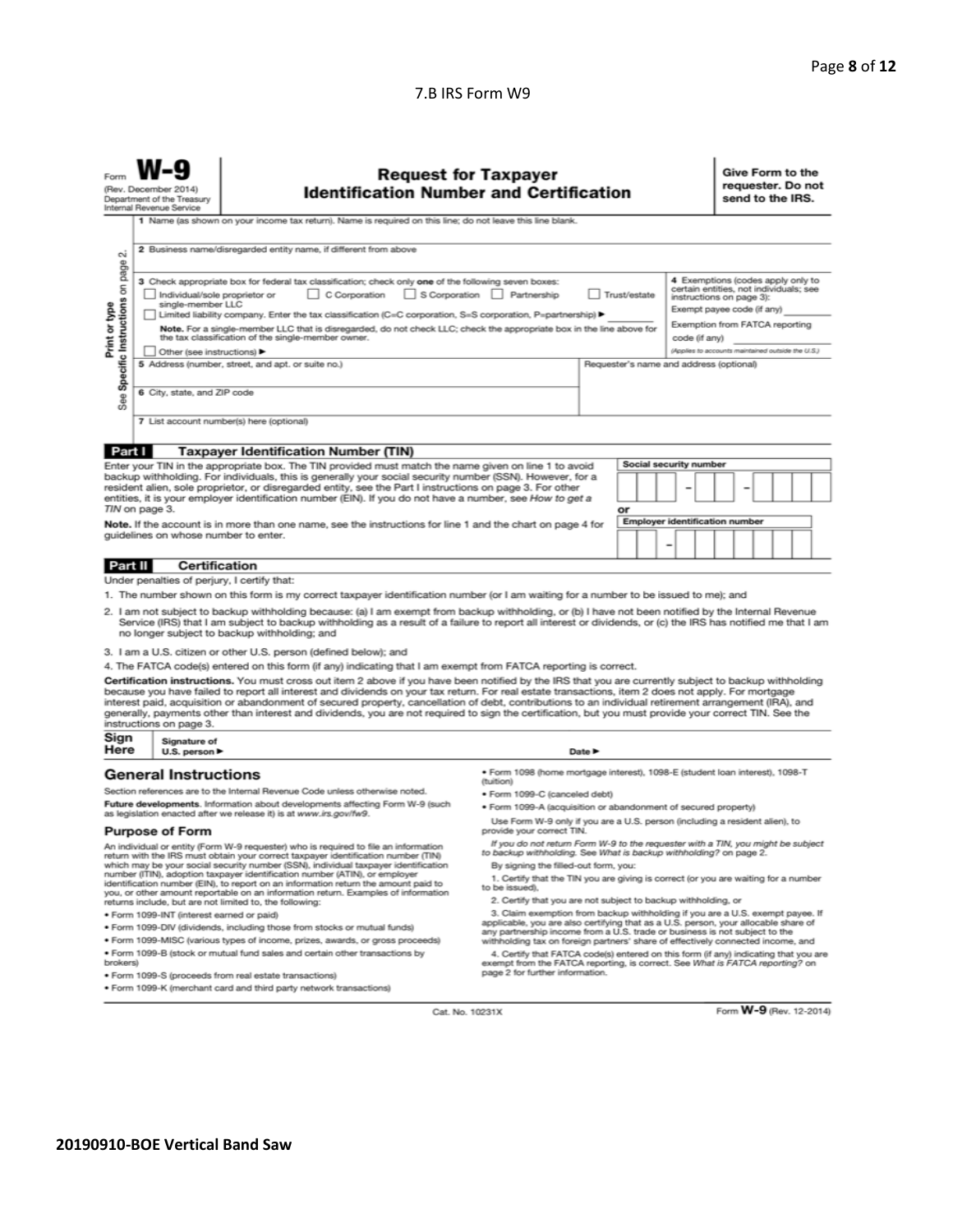### **ATTESTATION RE PERSONNEL USED IN CONTRACT PERFORMANCE**

| CONTRACTOR LEGAL ENTITY NAME:                                          |  |
|------------------------------------------------------------------------|--|
| FEDERAL EMPLOYER IDENTIFICATION NUMBER:<br>(or Social Security Number) |  |

**The Contractor, identified above, does hereby attest, certify, warrant and assure that the Contractor shall not knowingly utilize the services of an illegal immigrant in the performance of this Contract and shall not knowingly utilize the services of any subcontractor who will utilize the services of an illegal immigrant in the performance of this Contract, T.C.A. § 12-3-309.**

SIGNATURE & DATE:

*NOTICE: This attestation MUST be signed by an individual empowered to contractually bind the Contractor.*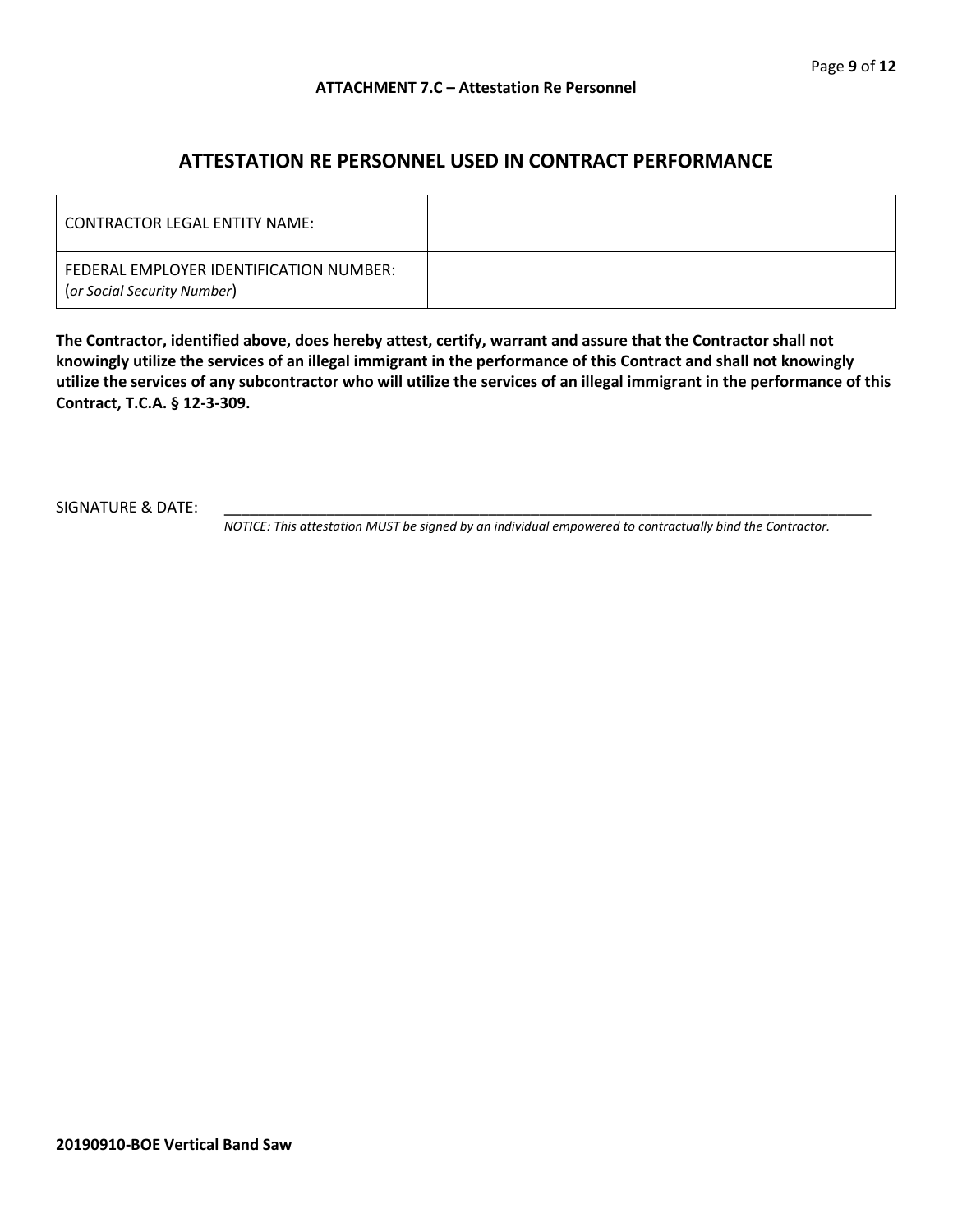#### **ATTACHMENT 7.D – Standard Terms & Conditions SUMNER COUNTY BOARD OF EDUCATION (SCS)**

#### **1. PREPARATION AND SUBMISSION OF BID.**

- **a.** Failure to examine any drawings**,** specifications, or instructions will be at the proposer's risk. Any deviation from the stated terms, conditions and specifications must be coordinated with and approved in writing by the SCS Purchasing Supervisor.
- **b.** ITB SUBMITTAL / SIGNATURE: Proposal shall give the full name and business address of the bidder. If the proposer is a corporation, the name shall be stated as it is in the corporate charter. Proposals must be signed in ink by the proposer's authorized agent. Unsigned proposals will be rejected. Proposals are to be sealed and the outside of the envelope is to reference the ITB number. The person signing the proposal must show their title, and if requested by SCS, must furnish satisfactory proof of his or her authority to bind his or her company in contract. Proposer understands that by submitting a proposal with an authorized signature, it shall constitute an offer to SCS. Proposals must be typewritten or in ink; otherwise they may not be considered. Purchase orders will be issued to the firm name appearing on the W9. Electronic submissions via email, fax, etc. shall not be accepted.
- **c.** SCS is not responsible for any costs incurred by any vendor pursuant to the ITB. The vendor shall be responsible for all costs incurred in connection with the preparation and submission of its proposal.
- **d.** All proposers must be in compliance with T.C.A. § 62-6-119 at the time of proposal submission and provide evidence of compliance with the applicable provisions of the chapter before such proposal may be considered.
- **e.** Proposals are to be received in the location designated in the ITB no later than the specified date and time. Late submissions will NOT be opened or considered.
- **f.** No erasures permitted. Errors may be crossed out and corrections printed in ink or typewritten adjacent to error and must be initialed in ink by person signing the proposal.
- **g.** Specifications: Reference to available specifications shall be sufficient to make the terms of the specifications binding on the proposer. The use of the name of a manufacturer, or any special brand or make in describing an item does not restrict the proposer to that manufacturer or specific article, unless specifically stated. Comparable products of other manufacturers will be considered if proof of compatibility is contained in the proposal. Proposers are required to notify SCSs Purchasing Supervisor whenever specifications/procedures are not perceived to be fair and open. The articles on which the proposals are submitted must be equal or superior to that specified. Informative and Descriptive Literature: The proposer must show brand or trade names of the articles proposed, when applicable. It shall be the responsibility of the vendor, including vendors whose product is referenced, to furnish with the proposal such specifications, catalog pages, brochures or other data as will provide an adequate basis for determining the quality and functional capabilities of the product offered. Failure to provide this data may be considered valid justification for rejection of proposal.
- **h.** Samples: Samples of items when called for, must be furnished free of expense, and if not destroyed will, upon vendor's request within ten (10) days of proposal opening, be returned at the proposer's expense. Each sample must be labeled with the proposer's name, manufacturer's brand name and number, ITB number and item reference.
- **i.** Time of Performance: The number of calendar days in which delivery is to be made after receipt of order shall be stated in the proposal and may be a factor in making an award, price notwithstanding. If no delivery time is stated in the proposal, proposer agrees that delivery is to be made within two weeks (10 business days) of order.
- **j.** Transportation and delivery charges should be included in the price and be fully prepaid by the vendor to the destination specified in the ITB. Proposal prices shall include delivery of all items F.O.B. destination.
- **k.** New materials and supplies must be delivered unless otherwise specifically stated in the ITB.
- **l.** Alternate/multiple proposals will not be considered unless specifically called for in the ITB.
- **m.** Only proposals submitted on ITB forms furnished by SCS will be considered.
- **n.** By signing the ITB where indicated, the proposer agrees to strictly abide by all local, state and federal statutes and regulations. The proposer further certifies that this proposal is made without collusion or fraud.
- **o.** Error in Proposal. In case of error in the extension of prices in the proposal, the unit price will govern. Late submissions will NOT be opened or considered. Proposers are cautioned to verify their proposals before submission, as amendments received after the ITB deadline will not be considered. No proposal shall be altered, amended or withdrawn after opening. After proposal opening, a proposer may withdraw a proposal only when there is obvious clerical error such as a misplaced decimal point, or when enforcement of the proposal would impose unconscionable hardship due to an error in the proposal resulting in a quotation substantially below the other proposals received. Proposal withdrawals will be considered only upon written request of the proposer.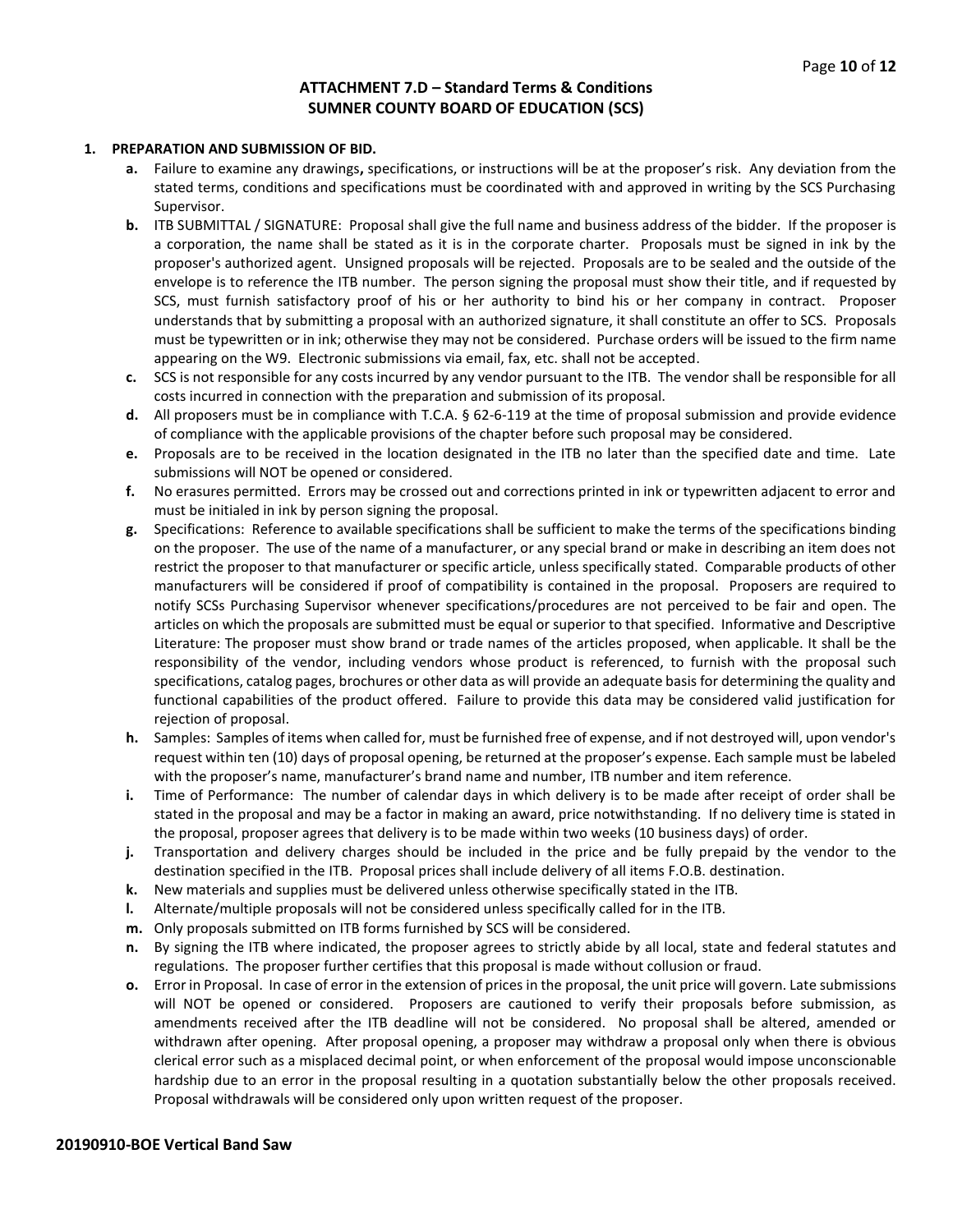- **2. OPEN RECORDS.** In order to comply with the provisions of the Tennessee Open Records Act, all proposals will be publicly opened and are subject to public inspection after the award upon written request. Proposers may be present at ITB opening. Summary information will be posted the SCS website, www.sumnerschools.org under the Invitation to Bid link.
- **3. ACCEPTANCE AND AWARD.** SCS reserves the right to reject any and all proposals and to waive any informality in proposals and, unless otherwise specified by the proposers to accept any item in the proposal. Action to reject all proposals shall be taken for unreasonably high prices, errors in the bid documents, cessation of need, unavailability of funds, or any other reason approved by SCS.
	- **a.** Contracts and purchases will be made with the lowest, responsive, responsible, qualified proposer. The quality of the articles to be supplied, their conformity with the specifications, their suitability to the requirements of the Institution, cash discount offered, and the delivery terms will be taken into consideration.
	- **b.** Any deviation from these stated terms, specifications and conditions must be coordinated with and approved in writing by the Purchasing Supervisor.
	- **c.** Prices quoted on the response (if any) are to be considered firm and binding until the said equipment, supplies or services are in the possession of SCS.
	- **d.** SCS reserves the right to order more or less than the quantity listed in the proposal.
	- **e.** If a proposal fails to state a time within which a proposal must be accepted, it is understood and agreed that SCS shall have ninety (90) days to accept.
	- **f.** No purchase or contract is authorized or valid until the issuance of a SCS purchase order in accordance with SCS policy. No SCS employee is authorized to purchase equipment, supplies or services prior to the issuance of such a purchase order.
	- **g.** The contract may not be assigned without written SCS consent.
	- **h.** If the appropriate space is marked on the ITB, other Institutions (such as State, Local and/or Public Agencies) may purchase off the contract during the same period as SCS.
	- **i.** The awarded proposer will be required to post a performance and payment bond in the amount of 25% of the contract price if it exceeds \$100,000 as stated by T.C.A. §12-4-201.
	- **j.** If the project cost is in excess of \$25,000 a performance bond must be secured by the requesting part in an amount equal to the market improvement value.
- **4. PAYMENT**. Payment terms must be specified in the proposal, including any discounts for early payment. Partial payments will not be approved unless justification for such payment can be shown. Terms will be NET 30 days. Payment will not be made until the conditions and specifications of the ITB are inspected and approved as conforming by persons appointed by SCS.
- **5. DEFAULT OF SELECTED VENDOR.** In case of vendor default, SCS may procure the articles or services from other sources and hold the defaulting vendor responsible for any resulting cost. If the awarded vendor violates any terms of their proposal, the contract, SCS policy or any law, they may be disqualified from submitting proposals for a period of two years for minor violations or longer for major violations. Proposals from disqualified bidders will not be accepted during the period of disqualification.
- **6. INSPECTION OF PURCHASES.** Articles received which are not equivalent will not be accepted and will be picked up by the vendor or returned to vendor, shipping charges collect. SCS shall have a reasonable period in which to inspect and accept or reject materials without liability. If necessity requires SCS to use nonconforming materials, an appropriate reduction in payment may be made.
- **7. TAXES.** SCS is tax exempt; do not include taxes in quotation. Vendors making improvements or additions to or performing repair work on real property for SCS are liable for any applicable sales or use tax on tangible personal property used in connection with the contract or furnished to vendors by the state for use under the contract.
- **8. NONDISCRIMINATION.** SCS is an equal opportunity employer. SCS and bidder agree to comply with Titles VI and VII of the Civil Rights Act of 1964, Title IX of the Education Amendments of 1972, Section 504 of the Rehabilitation Act of 1973, Executive Order 11,246, the Americans with Disabilities Act of 1990 and the related regulations to each. Each party assures that it will not discriminate against any individual including, but not limited to employees or applicants for employment and/or students, because of race, religion, creed, color, sex, age, disability, veteran status or national origin. In the event that any claims should arise with regards to violations of any such local, state or federal law, statues, rule or regulations, the vendor will indemnify and hold SCS harmless for any damages, including court costs or attorney fees, which might be incurred.